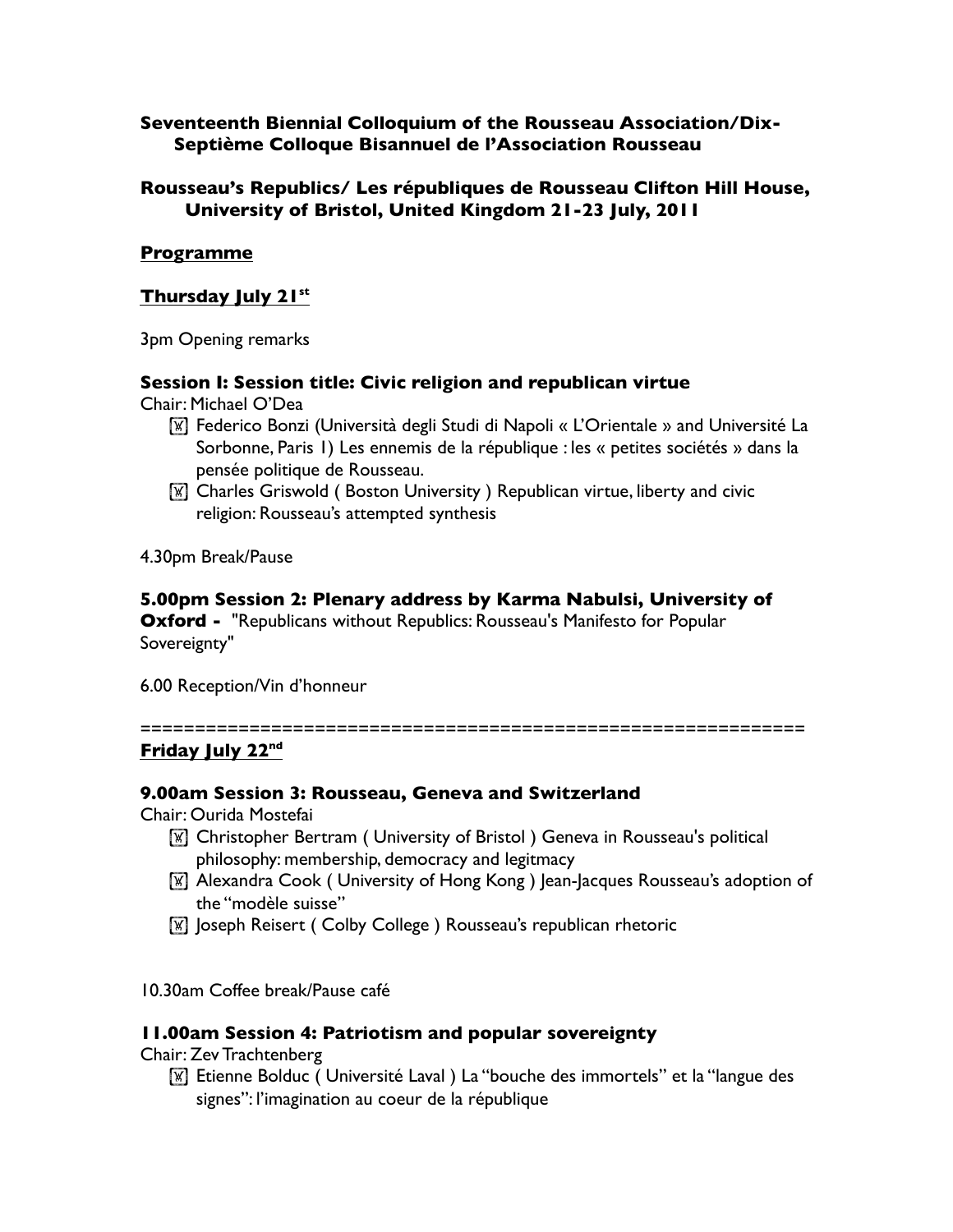- $\mathbb{F}$  ason Neidleman ( University of La Verne) 'The ecstasies of tender hearts': Love of the patrie as the consequence of popular sovereignty
- **Matthew Simpson ( Luther College ) The republican self**
- 12.30pm Lunch/Déjeuner

#### **2.00pm Session 5 Republican traditions 1.**

Chair: Christopher Bertram

- **[W]** Robin Douglass ( University of Exeter ) Augustinian themes in Rousseau's republicanism: ordering the passions and cultivating the right type of love
- ! Miryam Giargia ( Università degli Studi di Milano ) Le républicanisme anglais de Rousseau
- ! John T. Scott ( University of California, Davis ) "Every legitimate government is republican": Rousseau's dialogue with Montesquieu on republics

3.00pm Break/Pause

## **3.30pm Session VI Business meeting.Assemblée générale de l'Association**

#### **4.30pm Session VII Republican traditions 2**

Chair: Jason Neidleman

- **IX Ryan Hanley (Marquette Univerisity ) The political economy of freedom:** Rousseau's discours sur l'economie politique
- ! Daniel Savery ( National University of Ireland, Galway. ) Jean-Jacques Rousseau and the radical republican tradition
- ! Céline Spector ( Université Michel de Montaigne Bordeaux 3 ) 'D'une singulière éclipse': Rousseau et le républicanisme contemporain

8.00 pm Rousseau Association Banquet at the Riverstation (advance registration needed!)

====================================================

## Saturday July 23rd

#### **9.00am Session VIII Themes from antiquity**

Chair: Alexandra Cook

- **If Susan Maslan ( UC Berkeley ) Multiplying and dividing the human in Rousseau's** biblical republic
- ! Caroline Mineau ( Cégep de Sainte-Foy ) Les héros republicains de Rousseau
- ! Michael O'Dea ( Université Lumière Lyon 2 ) Rousseau, slavery and the republic

10.30am Coffee break/Pause café